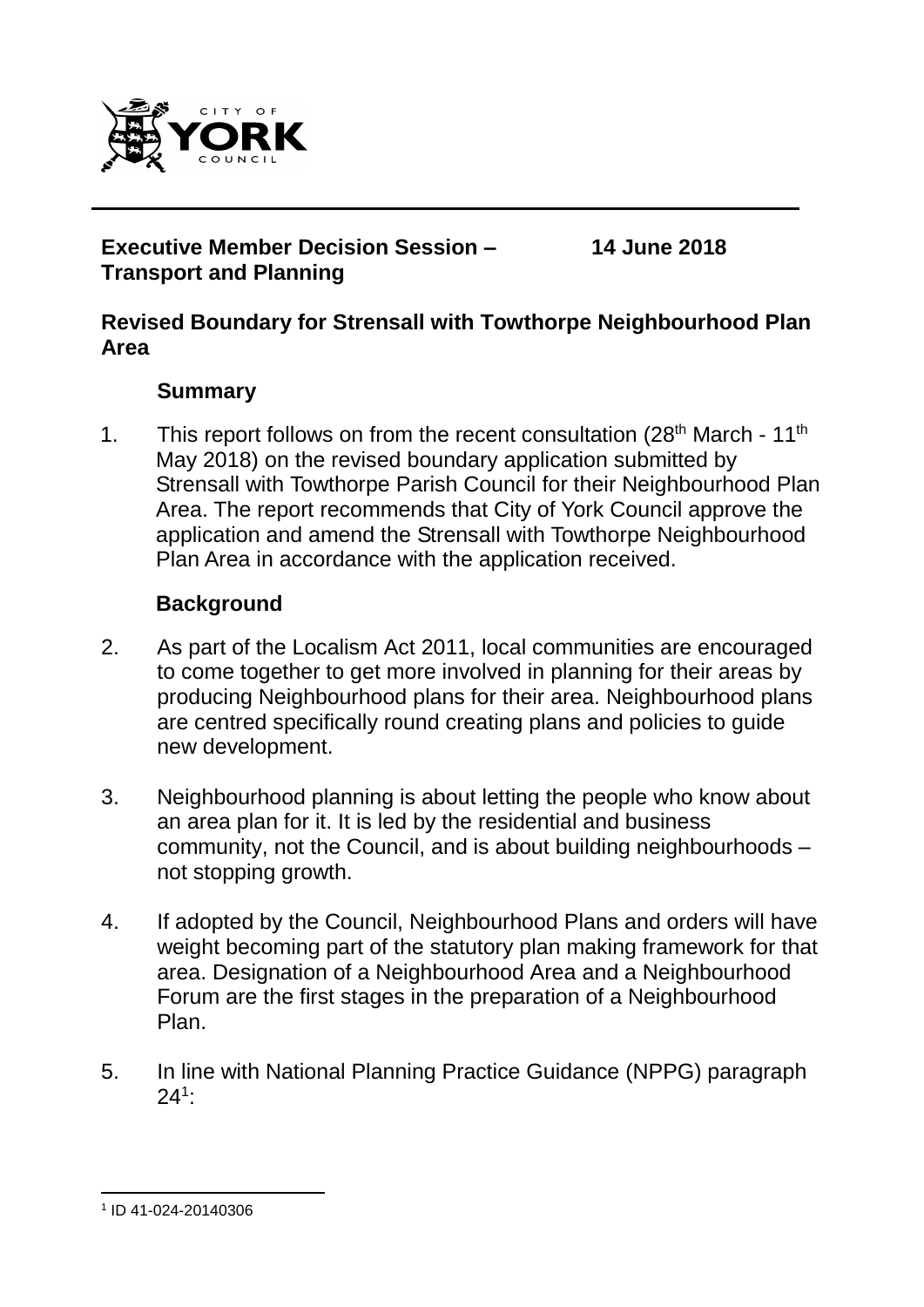'*an application to produce a Neighbourhood Plan must be made by a parish or town council or a prospective neighbourhood forum to the local planning authority for a Neighbourhood Area to be designated (Regulation 5 of the Neighbourhood Plan (General) Regulations 2012 (As amended). This must include a statement explaining why the proposed neighbourhood area is an appropriate area'.*

6. Strensall with Towthorpe Parish Council is preparing a neighbourhood plan for the parish. On  $7<sup>th</sup>$  January 2016, City of York Council approved an area application and the Strensall with Towthorpe Neighbourhood Plan area was designated. The area follows the boundary of the Parish.

## Reasons for the Amended Neighbourhood Area Boundary

7. In May 2017, Strensall with Towthorpe Parish Council submitted a revised boundary application (Annex A). This revised area incorporates Towthorpe Moor Lane in light of the 7<sup>th</sup> November 2016 announcement that the MOD would be releasing the barracks sites and City of York Plan was proposing to allocate them. Towthorpe Moor Lane is in Stockton-on-the-Forest Parish but the Parish Council have agreed that this area can be included within the Strensall with Towthorpe Neighbourhood Plan. A letter from Stockton-on-the-Forest Parish Council confirming this was included as part of the revised boundary application contained at Annex A of this report.

# **Consultation**

- 8. In line with the Regulations (2012, as amended), the City of York Council must:
- *(a) publish on their website and in such other manner as they consider is likely to bring the order to the attention of people who live, work or carry on business in the neighbourhood area— (i) a document setting out details of the modification ("the modification document"); and (ii) details of where and when the modification document may be inspected; and (b) give notice of the modification to the following— (i) the qualifying body or community organisation, as the case may*

*be; and (ii) any person the authority previously notified of the making of the order or plan.*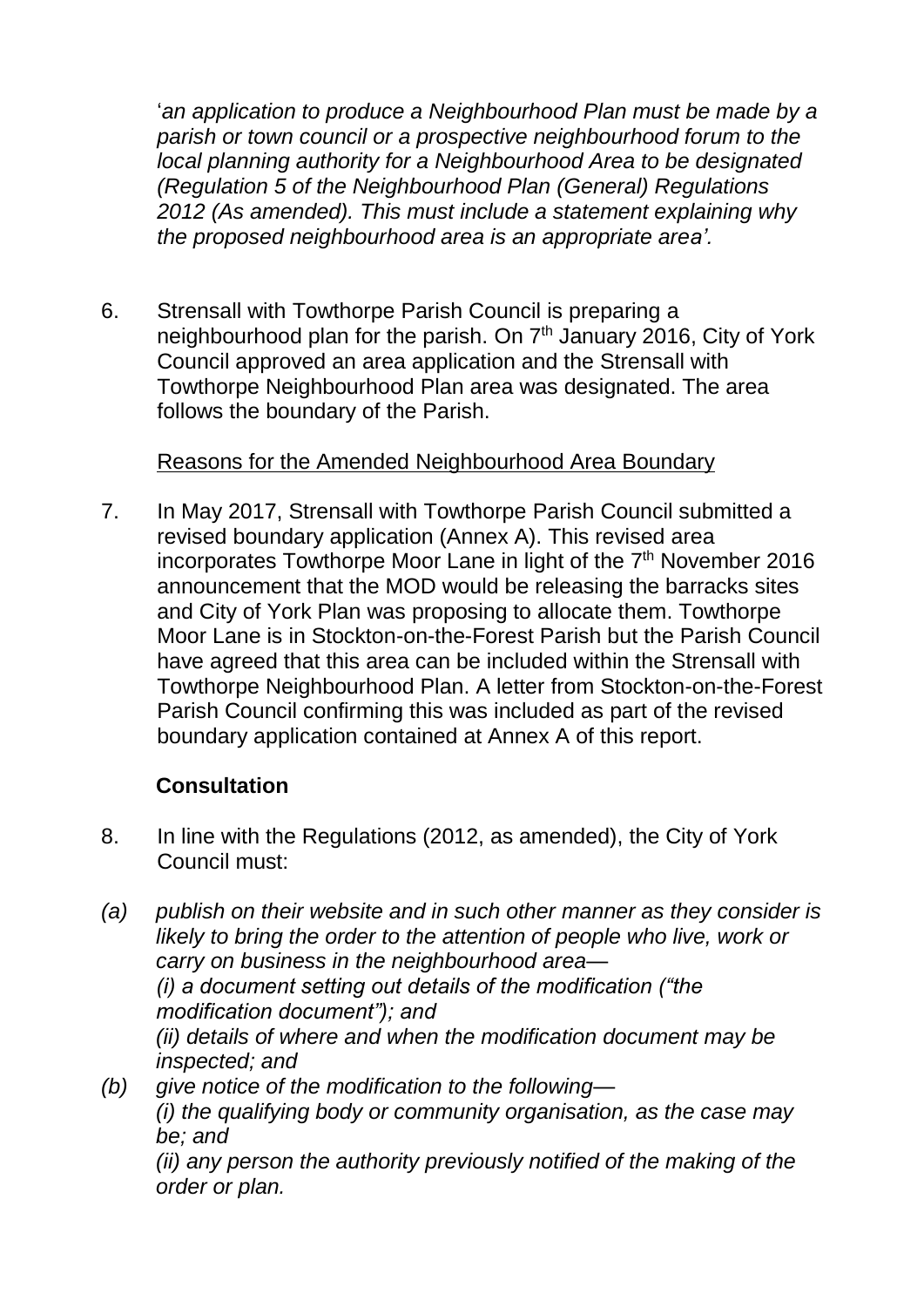- 9. Between 28<sup>th</sup> March and 11<sup>th</sup> May 2018, City of York Council published the revised boundary application for a 6 week period in the following ways which meet the statutory requirements and accord with the Council's adopted Statement of Community Involvement:
	- A notice and a copy of the applications were put up at several prominent locations around Strensall with Towthorpe ward;
	- A notification letter was sent to businesses and landowners/agents in the Parish area;
	- A notification letter was sent to all neighbouring parish councils, these are:
		- o Sutton on the Forest PC
		- o Flaxton PC
		- o Earswick PC
		- o Haxby PC
		- o Stockton on the Forest PC
	- A webpage has been created at [www.york.gov.uk/neighbourhoodplanning](http://www.york.gov.uk/neighbourhoodplanning) where the Strensall with Towthorpe application is available to view as well as additional information on the Neighbourhood Planning process.
	- A specific email address [neighbourhoodplanning@york.gov.uk](mailto:neighbourhoodplanning@york.gov.uk) has been set up for representations as has a freepost address.

## **Responses to Consultation**

10. The Council did not receive any responses to the consultation.

## **Options**

11. The following options are available for the Executive Member to consider:

**Option 1** – approve the revised boundary application for the Strensall with Towthorpe Neighbourhood Area in accordance with the revised boundary application (attached at Annex 1) without modification;

**Option 2** – approve an amended revised boundary application for the Strensall with Towthorpe Neighbourhood Area with modifications agreed at the Decision Session;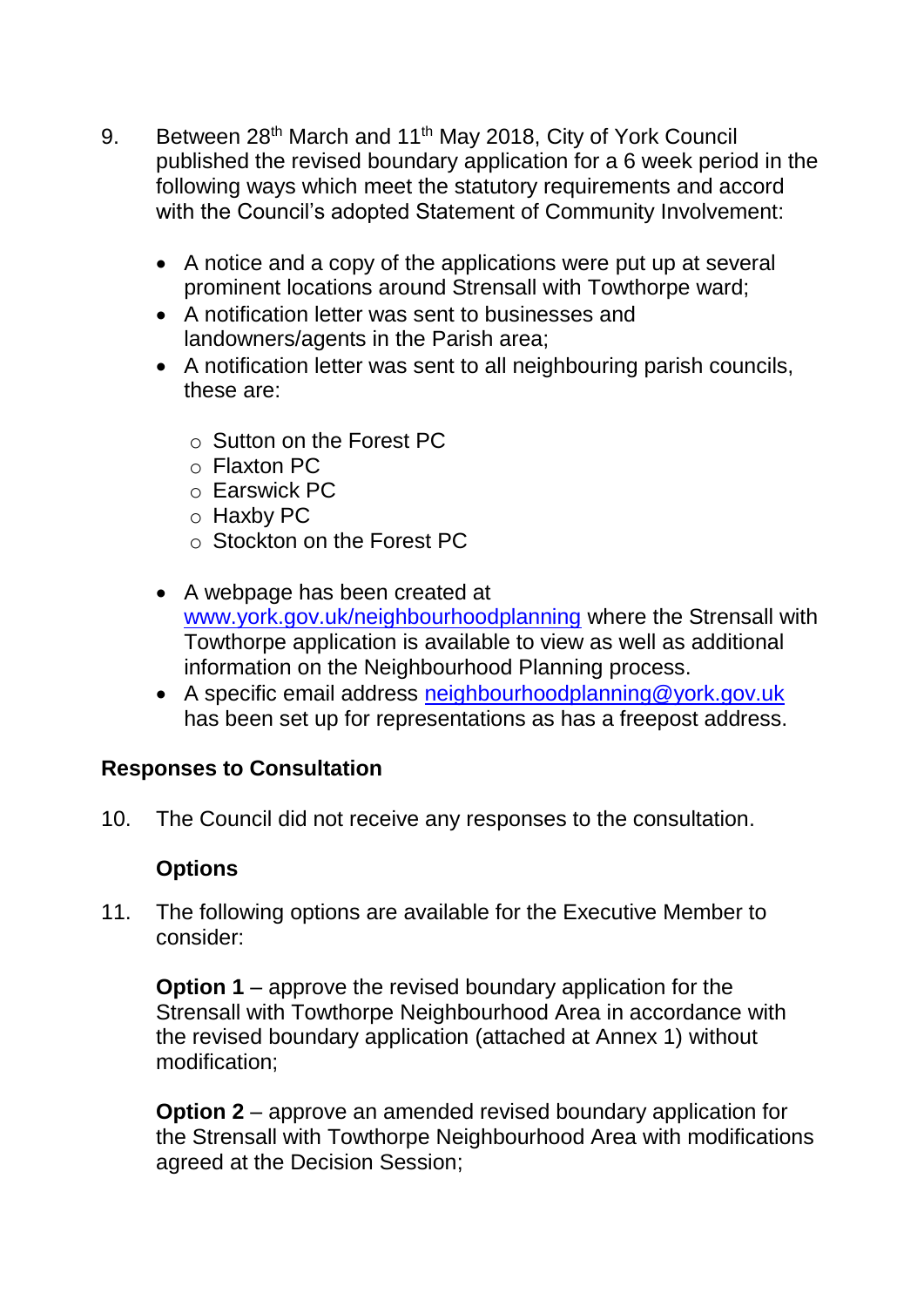**Option 3** – refuse the revised boundary application.

# **Analysis**

- 12. Officers are satisfied that the revised boundary application meets the statutory requirements. The letter from Stockton-on-the-Forest Parish Council that was submitted alongside the application confirms that an agreement has been made between the two Parishes. Given that no responses have been received from the duly publicised applications, as further stages of the Neighbourhood planning process are undertaken the Council will have a role in ensuring that the Neighbourhood Planning group is engaging with the community.
- 13. Officers therefore recommend that Option 1 is agreed to allow Strensall with Towthorpe Parish Council to progress with the production of a Neighbourhood Plan. The alternative Options 2 and 3 do not support the revised boundary as submitted and are not recommended.
- 14. There is also a statutory requirement to consider whether the authority should designate the area proposed as a business area. As the area is not wholly or predominantly business in nature, it is not considered appropriate to designate the area as a business area.

# **Next Steps**

- 15. If Option 1 is approved, Strensall with Towthorpe Parish Council can continue to prepare the Neighbourhood Plan, including the revised area, with appropriate advice and assistance from the Council.
- 16. Once a draft Plan has been produced, Strensall with Towthorpe Parish Council is then required to undertake pre submission consultation by publicising the proposals and inviting representations for a period of not less than 6 weeks.
- 17. Strensall with Towthorpe Parish Council can then submit the Neighbourhood Plan to the Council along with a consultation statement containing details of those consulted, how they were consulted, summarising the main issues and concerns raised and how these have been considered, and where relevant addressed in the proposed Neighbourhood Plan.
- 18. On receipt of the draft Neighbourhood Plan, the Council needs to publicise the Plan and invite representations for a period of not less than 6 weeks. Once the Council is satisfied that the Plan meets the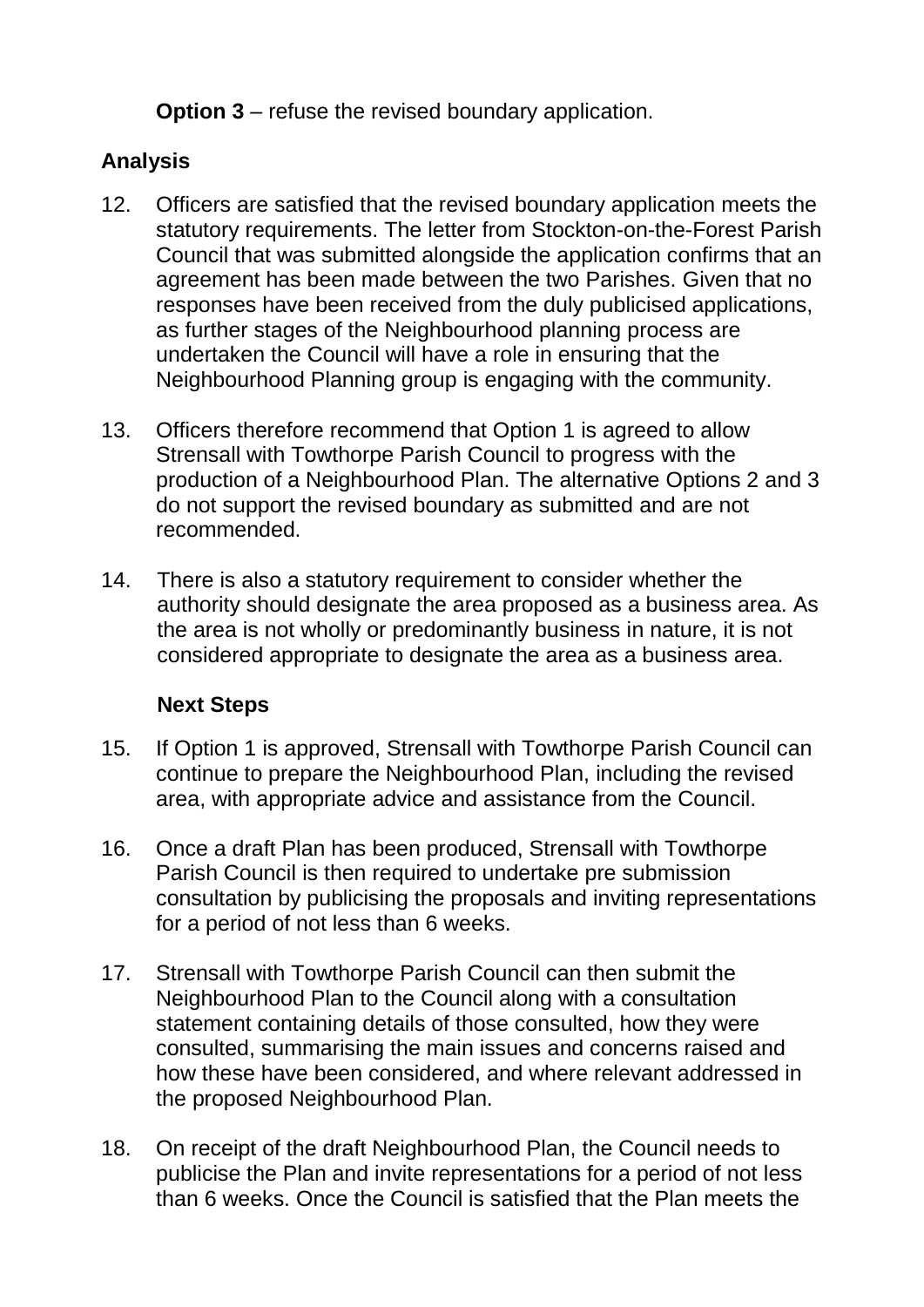requirements of the Town and Country Planning Act 1990 the Council then appoints an independent inspector for public examination of the Plan. The Plan must then be voted on in a local referendum before it can be 'made' by Council resolution.

# **Council Plan**

19. The proposed Strensall with Towthorpe Neighbourhood Plan will be a positive contribution to the Council Plan priority of '*A council that listens to residents - to ensure it delivers the services they want and works in partnership with local communities'*.

## **Implications**

- 20. **Financial/Programme**  If a neighbourhood plan for Strensall with Towthorpe progresses to independent examination, the council will be required to pay for the examination and the subsequent referendum. The costs of these statutory processes will be met in part by central government funding sources from the Department for Communities and Local Government. Any shortfall will need to be accommodated within existing resource.
- 21. **Human Resources**  None.
- 22. **Equalities**  None.
- 23. **Legal** The designation of Neighbourhood Plan Areas is to be made in accordance with the Neighbourhood Planning (General) Regulations 2012, the Neighbourhood Planning (General) (Amendment) Regulations 2015, the Neighbourhood Planning (General) and Development Management Procedure (Amendment) Regulations 2016 and the provisions of the Localism Act 2011.
- 24. **Crime and Disorder** None.
- 25. **Information Technology**  None.
- 26. **Property** None.

## **Risk Management**

27. No significant risks are associated with the recommendation in this report have been identified.